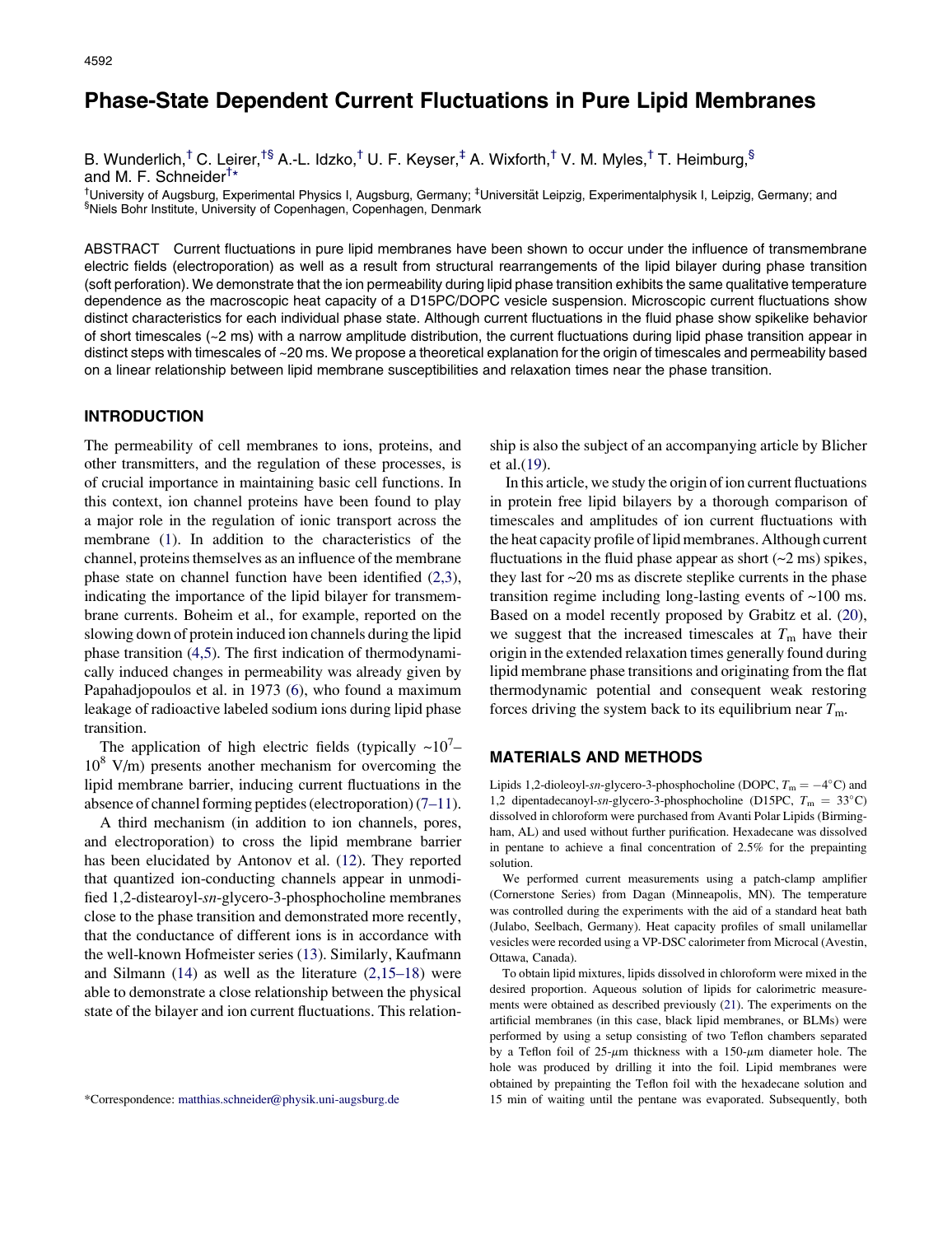chambers were filled up to a level sufficiently far below the hole with a 200-mM NaCl solution. Ten microliters of lipid solution was spread on the water surface and after a waiting time of 15 min, the electrolyte level was raised above the hole. Before experiments, the bilayer was characterized by measuring the resistance and the capacity of the membrane.

#### RESULTS AND DISCUSSION

#### Theory

In thermodynamics, the different functions of state (enthalpy, energy, etc.), the susceptibilities(heat capacity, compressibilities, etc.) and the response times are coupled via the fluctuation-dissipation theorem [\(22](#page-5-0)). For lipid membranes, it has been shown by Grabitz et al. [\(20](#page-5-0)) and Seeger et al. ([23\)](#page-5-0) that the relaxation timescale  $\tau$  after a pressure perturbation is proportional to the excess heat capacity  $\Delta c_p$  such that

$$
\tau = \frac{T^2}{L} \Delta c_p, \tag{1}
$$

where  $T$  is the temperature in Kelvin and  $L$  is a phenomenological coefficient independent of temperature (see Grabitz et al. ([20](#page-5-0)), and Seeger et al. ([23](#page-5-0)), for details). For 1,2-dimyristoylsn-glycero-3-phosphocholine (DMPC) multilamellar vesicles (MLV), for instance,  $L = 6.6 \times 10^8$  J K/mol and for DMPC large unilamellar vesicle (LUV) it is  $L = 15.7 \times 10^8$  J K/mol. This equation implies that relaxation is slow if the system is at the heat capacity maximum, which should be very pronounced in lipid membranes exhibiting a phase transition. For multilamellar dipalmitoylphosphatidlycholine (DPPC) vesicles, thistime can be aslong as 30 s. According to Onsager ([24,25\)](#page-5-0), each fluctuation can be considered as a perturbation of the system away from the entropy maximum. Therefore, fluctuation lifetimes and relaxation times are the same.

According to Einstein ([26\)](#page-5-0), fluctuations in the thermodynamic variable  $x_i$  are related to the curvature of the entropy potential S by

$$
\left\langle \delta x_i \delta x_j \right\rangle \,=\, -k_{\text{B}} \bigg( \frac{\partial^2 S}{\partial x_i \partial x_j} \bigg)^{-1},
$$

or for  $x_i = x_j$ , in the often experimentally more convenient free energy  $(G)$  expression

$$
\langle \delta x \delta x \rangle = -k_{\rm B} T \left( \frac{\partial^2 G}{\partial x^2} \right)^{-1},
$$

where  $k<sub>b</sub>$  is the Boltzmann constant and T the temperature.

This can be used to show that heat capacity and fluctuations in enthalpy  $H$  are proportional,

$$
\langle \delta H^2 \rangle = \langle H^2 \rangle - \langle H \rangle^2 = RT^2 c_p,
$$

around the entropy maximum  $(R$  is the gas constant). Along the same lines, one can show that the lateral compressibility  $\kappa_T$  is given by

$$
\left\langle \delta A^2 \right\rangle = ART\kappa_T, \tag{2}
$$

i.e., it is proportional to the fluctuations in area A. Heimburg ([27\)](#page-5-0) and Ebel et al. [\(28](#page-5-0)) have shown that changes in heat, in volume, and in area in lipid transitions are proportional functions. This leads to the relation

$$
\Delta \kappa_{\rm T}^{\rm A} = \frac{\gamma^2 T}{A} \Delta c_{\rm p},\tag{3}
$$

meaning that the lateral compressibility changes are proportional to the excess heat capacity ( $\gamma$  is a material constant of  $\sim$ 1 m<sup>2</sup>/J ([27\)](#page-5-0)). This further implies that it does not matter whether one considers a perturbation in enthalpy (after a temperature jump) or a perturbation in volume or area. The fluctuations in volume and area have the same lifetimes as those of the heat.

Pore formation in absence of channel-forming proteins occurs because of thermal area fluctuations. According to Nagle and Scott [\(29](#page-5-0)), the work to create a pore in the membrane is proportional to its lateral compressibility, which is proportional to the excess heat capacity (Eq. 3). As a consequence, pore formation is facilitated in the melting regime. Membranes are expected to be more permeable at the heat capacity maximum (for details, see([19\)](#page-4-0)). Equating the fluctuation lifetime with the lifetime of pores, this implies that the pore opening times are proportional to the heat capacity. This relation has already been discussed in Seeger et al. [\(23](#page-5-0)), and in this article we will demonstrate that this relation leads to reasonable predictions. Both permeability and mean pore open time are at maximum in the chain melting transition. Experimental values for pore lifetimes are close to those estimated from Eq. 1.

## Permeability changes during lipid membrane phase transition

To study the temperature dependence of lipid bilayers, a BLM was prepared at 40 C well above the phase transition of the lipid mixture used (5:95 DOPC/D15PC). Before the BLM experiments, the heat capacity of the lipid mixture has been measured (inset of [Fig.](#page-2-0) 1), revealing a melting transition at  $T_{\text{m}} \approx 30^{\circ}$ C. To assure bilayer formation, the electric capacitance of the membrane film has been monitored. The bilayer was then left to equilibrate for 15 min. After film formation, the stability of the bilayer was tested by a stepwise increase of the clamp voltage until significant current fluctuation occurred (i.e., threshold voltage). Subsequently, the applied voltage  $V_M$  was decreased until the current fluctuations disappeared, leaving the system close to the conducting state. After 10 min waiting for equilibration, the temperature was lowered at a rate of 0.2 C/min at constant clamp voltage. [Fig.](#page-2-0) 1 shows the overall transmembrane conductivity (averaged over 60 s) at  $V_M = 400$  mV as a function of temperature. At  $T = 36^{\circ}\text{C}$  the transmembrane conductivity begins to rapidly rise to reach a maximum at  $T \approx 31.5^{\circ}$ C. Clearly, ion permeability and heat capacity follow the same qualitative temperature dependence with a full-width at half height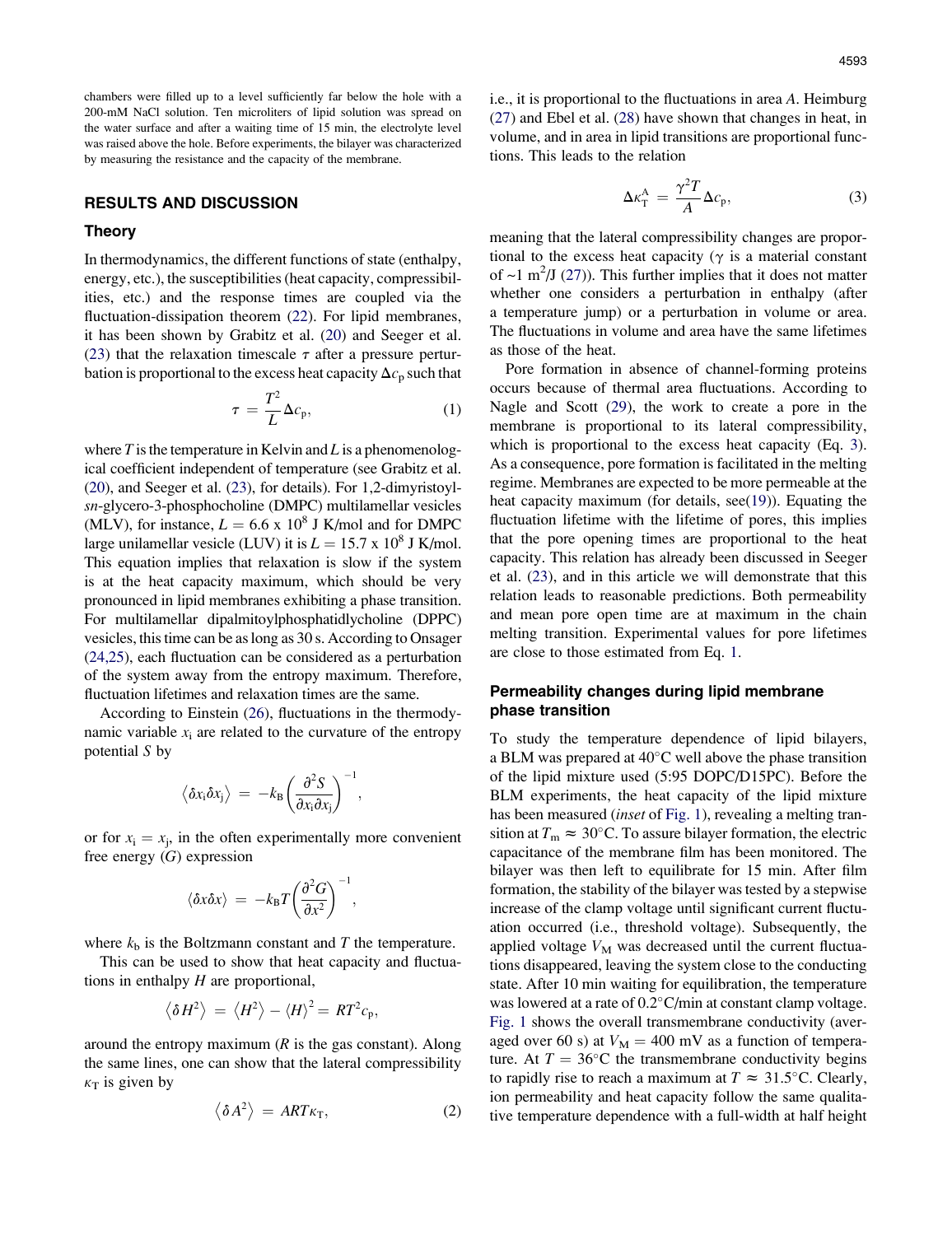4594

<span id="page-2-0"></span>

FIGURE 1 Relative conductance of a D15PC/DOPC (95:5) mixture as a function of temperature at  $V_M = 400$  mV. A maximum is observed between 35°C and 25°C. The current trace clearly correlates with the heat capacity profile (see inset). The maximum corresponds to a conductivity of 2 x  $10^{-7}$  S/cm<sup>2</sup>. Conductivity measurements outside the transition region in the fluid (squares) and gel phase (triangles) have been performed on individual BLMs and are further described in the [Supporting](#page-4-0) Material.

of 3–6 K. The slight shift of  $I_{\text{tot}}(T)$  toward higher temperatures is probably due to the different sample preparations. After sonification, small unilamellar vesicles are believed to be under some tension, whereas BLMs are rather relaxed. Tension, however, tends to increase the membrane area, thereby supporting a lowering in  $T<sub>m</sub>$ . Finally, uncontrollable lipid accumulation around the septum might be an additional source of changes in  $T<sub>m</sub>$ . We were able to observe the same correlation between heat capacity and ion permeability for D15PC/DMPC mixtures (see [Supporting](#page-4-0) Material). However, the introduction of DOPC in our lipid mixtures significantly increased the stability of the planar lipid membrane. This can also be seen in Fig.  $2 b$ , where the bilayer resists membrane potentials as high as 1000 mV.

One possible origin of the increase in overall permeability is the increasing number of lattice defects at the gel/fluid phase boundary. This was suggested by several theoretical findings ([30\)](#page-5-0) and is supported by the work of Papahadjopoulos et al. ([6\)](#page-4-0), who found a maximum leakage of radioactive labeled sodium ions during lipid phase transition. An alternative approach to explain the increased permeability in the phase transition region was given by Kaufmann et al. [\(31](#page-5-0)) as well as by Nagel and Scott ([29\)](#page-5-0) and Blicher et al. ([19\)](#page-4-0), who address the changes in lateral compressibility  $\kappa_T$  and their relation to the fluctuations in area  $\langle \partial A^2 \rangle$  (Eq. 2). Considering such area fluctuations as a source of defects excellently agrees with the correlation between heat capacity and conductivity.

## Current characteristics strongly depend on lipid phase state

To unravel the origin of the transient conductivity behavior, we prepared BLMs from a DOPC/D15PC (5:95) mixture



FIGURE 2 Typical current traces of a D15PC/DOPC (95:5) (top panel) in the fluid phase (33°C,  $V_M = 100 \sim mV$ ) and (*bottom panel*) in the phase transition regime (31.5°C,  $V_M = 1000$  mV). In the fluid phase, spikelike current fluctuations on short timescales are observed. In the phase transition regime, however, quantized fluctuations appear at longer timescales. Note that the typical timescales are strongly increased as compared with the top panel.

both in the fluid phase (40 C) and in the phase transition region (27°C). After a stepwise increase in  $V_M$  until values were reached at which current fluctuations were observed, the voltage  $V_M$  was again slightly reduced, resulting in stable current fluctuations over several minutes.

In the fluid phase (Fig. 2 a,  $T = 33^{\circ}$ C,  $V_M = 100$  mV), spikelike events were observed and did not change their characteristics at even higher temperatures. The current fluctuations in the phase transition regime (Fig. 2 b,  $T = 31,5^{\circ}$ C,  $V_M = 1000$  mV), however, appear rather steplike and quantized, with longer opening times. Again, the bilayer exhibited very high stability (the relation between applied voltage and initial resistance will be addressed in a separate article). For the DMPC/D15PC mixture, for example, strong current fluctuations were found at  $\sim$ 500 mV and below (see [Supporting](#page-4-0) [Material\)](#page-4-0). An analysis of the current amplitudes results in a rather broad distribution with two small maxima at  $\sim$ 12 pS and 24 pS in the fluid state ([Fig.](#page-3-0) 3  $a$ ). In the phase transition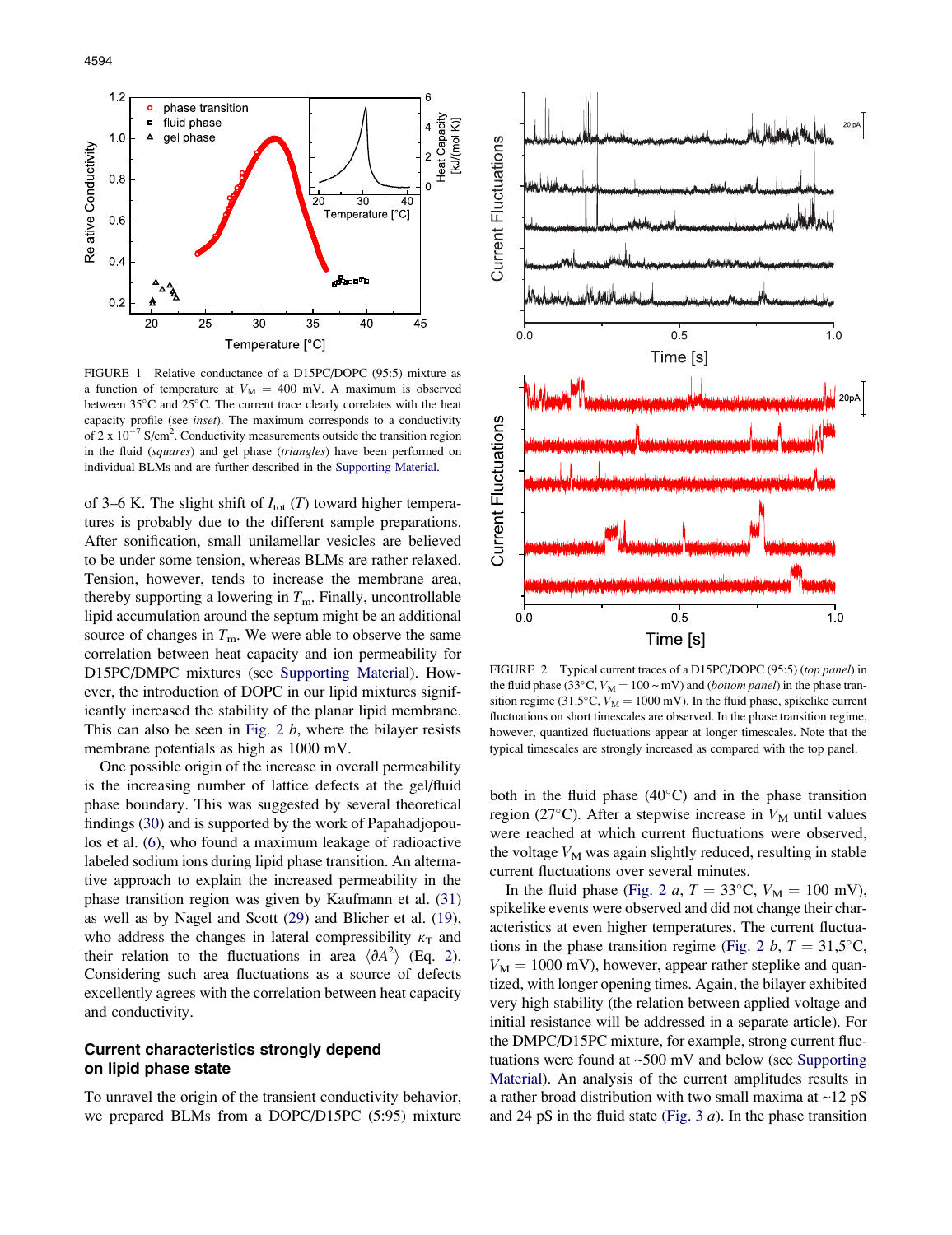<span id="page-3-0"></span>

FIGURE 3 Conductivity histogram of current fluctuations in (top panel) the fluid phase ( $T = 33^{\circ}$ C,  $V_M = 100$  mV) and (*bottom panel*) the phase transition regime ( $T = 31.5^{\circ}$ C,  $V_M = 1000$  mV). The peak at  $G = 0$  pS corresponds to the baseline. In the fluid phase, no significant peaks appear. In the phase transition regime, distinct maxima around  $G = 12$  pS and  $G = 24$  pS appear, with some additional substructure around  $G = 20$  and  $G = 27$  pS. Data were collected from three individual bilayers by analyzing a 200 s long trace. The observed maxima agree in all measurements within a range of 20%.

regime, these maxima become very pronounced (Fig. 3 b). In addition, the gel state exhibited some current fluctuations, which, however either slowly disappeared when waiting for extended times or led to membrane rupture (see [Supporting](#page-4-0) [Material\)](#page-4-0). Distinct quantized current fluctuations in lipid membranes have been reported before [\(2,12–18,29](#page-4-0)), ranging between ~1 pA and ~1 nA close to the phase transition temperature. However,so far, no clear relation among current amplitudes, distribution, and fluctuations for the different thermodynamic states of the lipid membrane has been given.

The existence of current fluctuations in both states suggests that the nature of the underlying mechanism for these current fluctuations is the same, but the specific characteristics seem to be determined by the physical properties of the membrane. In agreement with our results, we believe, that fluctuations in area  $\langle 0A^2 \rangle$  are the origin of lattice defect

formation and hence permeating ions. The origin of the steplike shape of the current fluctuations remains unclear, yet is probably related to the physical properties of the liquid crystal. In principle, and based on our experimental results, one could model the pore size necessary for an ion to pass the membrane. For a one-step fluctuation ([Fig.](#page-2-0) 2  $b$ ), this suggests a single pore diameter of ~1 nm, using a cylindrical pore approximation assuming free instead of surface-bound water within the pore.

### Timescales of current fluctuation increase during phase transition

To unravel the relationship between thermodynamic behavior and the observed fluctuations, we analyzed the typical timescales of the opening times. Peaks were identified and characterized with a threshold criterion on the same set of data used to describe the conductance characteristics above (Fig. 3). In Fig. 4, we show the resulting data for the fluid phase (circles) and the phase transition (triangles). The logarithmic plot already reveals that the opening times are significantly increased within the phase transition regime. In the fluid phase, we found a mean average opening time of  $\sim$ 3 ms (exponential fit). The behavior alters significantly when the phase transition region is entered. The mean average timescales shift by almost an order of magnitude to  $\sim$ 20 ms, including long-lasting states of up to  $\sim$ 100 ms. We also observed a broad variety of events including short events in the transition region and long fluctuations in the fluid state during measurements over extended periods of times. This is also reproduced by the broad distributions



FIGURE 4 Logarithmic plot of the timescales of the current fluctuation in the fluid phase (triangles) and the phase transition regime (circles). The transmembrane currents have been measured under constant membrane potential  $V_{\text{m}}$ . The timescales of the fluid phase follow an exponential decay, whereas those in the transition can only be approximated by a doubleexponential decay. The average lifetimes  $\tau$  center around  $\tau = 3$  ms in the fluid and  $\tau = 20$  ms in the phase transition. This is in good agreement with our theoretical prediction.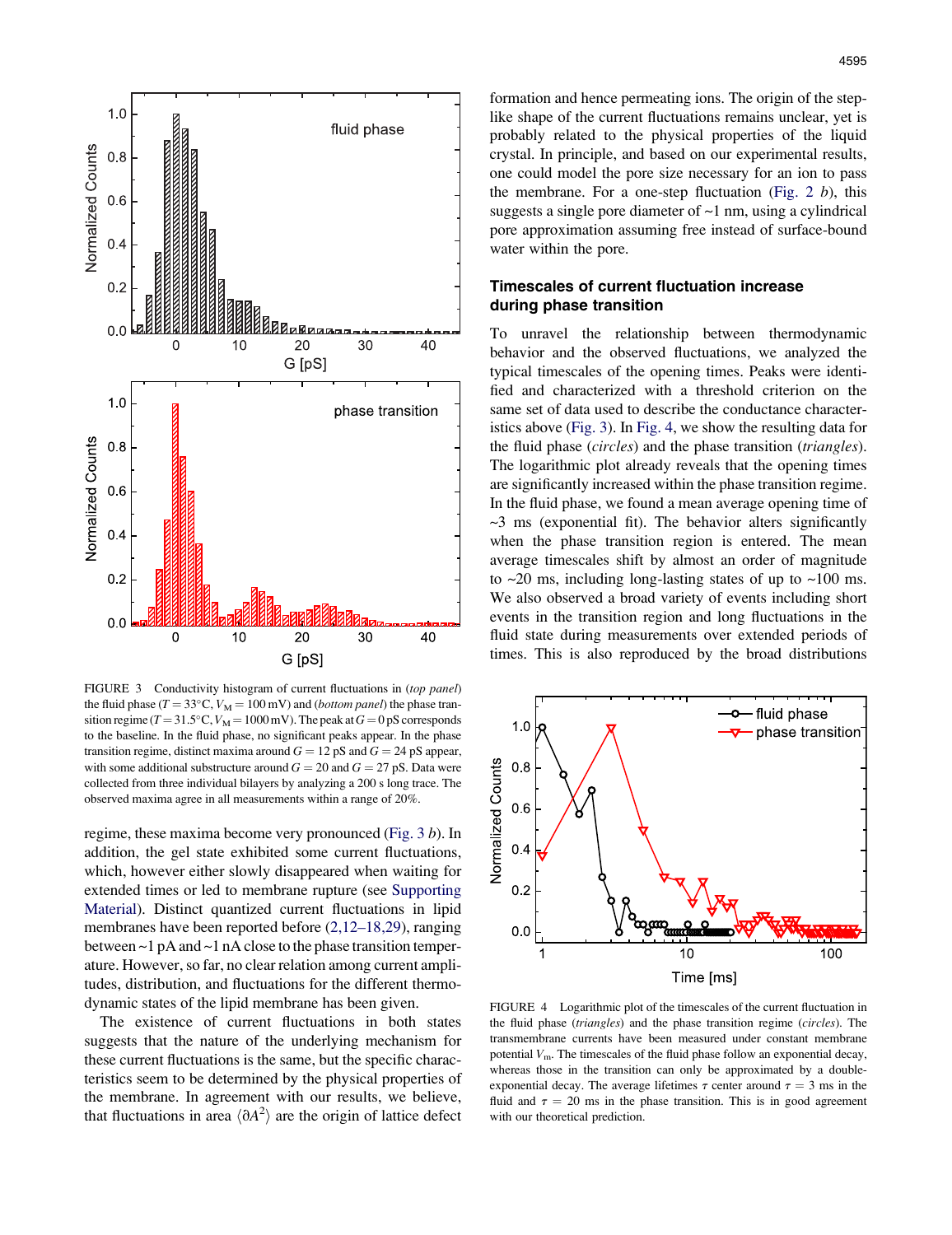<span id="page-4-0"></span>increased timescales during lipid phase transitions is obvious and reproducible in every experiment. Importantly, these enhanced timescales are in line with the increasing relaxation times of the membrane in this regime [\(20](#page-5-0)) and originate most likely from the small restoring forces of the flat thermodynamic potential around  $T<sub>m</sub>$ . Experimentally, increased relaxation times during the main phase transition of artificial membranes have been reported before by Tsong [\(32](#page-5-0)) as well as by Blume and Hillmann [\(33](#page-5-0)). Since the relaxation times reflect the reorganization of lipids in the membrane, one would expect that pore nucleation, pore opening, and closing, respectively, follow the same time evolution as lipid relaxation.

Taking the phenomenological coefficient L for DMPC MLV (as given above) and numbers for  $c_p$  from [Fig.](#page-2-0) 1 (at  $\sim$ 31°C), Eq. 1 yields lifetimes of 165 ms, whereas using the  $L$  from DMPC LUV yields lifetimes of 73 ms. Considering the transition half-width of only 2 C, this is very close to the experimentally found average lifetime of 20 ms [\(Fig.](#page-3-0) 4).

#### **CONCLUSION**

The behavior of current fluctuations in an unmodified phospholipid membrane under a constant voltage was found to be strongly sensitive to the phase state. Whereas fluctuations in the fluid phase reveal an unordered pattern on short timescales, in the phase-transition region, quantized fluctuations on much longer timescales occur. Using the fluctuation dissipation theorem and the linear relationship between heat capacity and area compressibility, we were able to predict the correct timescales and identify weak restoring forces of the flat thermodynamic potential as the origin of the extended timescales during lipid phase transition. Therefore, this article demonstrates the thermodynamic potential of lipid membranes to be the physical origin of lipid membrane current fluctuations.

## SUPPORTING MATERIAL

Five figures are available at [http://www.biophysj.org/biophysj/supplemental/](http://www.biophysj.org/biophysj/supplemental/S0006-3495(09)00663-8) [S0006-3495\(09\)00663-8.](http://www.biophysj.org/biophysj/supplemental/S0006-3495(09)00663-8)

We thank Dr. K. Kaufmann (Göttingen) for very helpful discussions and draw the reader's attention to his earlier work (31). M.F.S. personally thanks K. Kaufmann, who inspired him to work in this field, described the fundamental difficulty of transport across lipid membranes, and outlined the solution and its thermodynamic origin in his book in 1989 (31).

Financial support by the Deutsche Forschungsgemeinschaft (No. SPP 1313) and the German Excellence Initiative via the ''Nanosystems Initiative Munich (NIM)'' is gratefully acknowledged. C.L. thanks the Bavarian Science Foundation for financial support.

#### **REFERENCES**

- 1. Neher, E., and E. Sackmann. 1976. Single-channel currents recorded from membrane of denervated frog muscle fibers. Nature. 260:799–802.
- 2. Boheim, G., W. Hanke, and H. Eibl. 1980. Lipid phase transition in planar bilayer membrane and its effect on carrier- and pore-mediated ion transport. Proc. Natl. Acad. Sci. USA. 77:3403–3407.
- 3. Cannon, B., M. Hermansson, S. Gyorke, P. Somerharju, J. A. Virtanen, et al. 2003. Regulation of calcium channel activity by lipid domain formation in planar lipid bilayers. Biophys. J. 85:933–942.
- 4. Boheim, G., W. Hanke, S. Überschär, and H. Eibl. 1982. Alamethicin pore formation in planar lipid bilayers above and below lipid phase transition temperature. In Model Systems and Reconstitution. R. Antolini, A. Gliozzi, and A. Gorio, editors. Raven Press, New York, Transport in Biomembranes.
- 5. Boheim, G., W. Hanke, S. Überschär, and H. Eibl. 1983. Pore forming ionophores induce lateral phase separation in planar lipid bilayers below lipid phase transition temperature. In Physical Chemistry of Transmembrane Ion Motions. G. Spach, editor. Elsevier, Amsterdam, The Netherlands.
- 6. Papahadjopoulos, D., K. Jacobson, S. Nir, and T. Isac. 1973. Phase transitions in phospholipid vesicles. fluorescence polarization and permeability measurements concerning the effect of temperature and cholesterol. Biochim. Biophys. Acta. 311:330–340.
- 7. Abidor, I. G., V. B. Arakelyan, L. V. Chernomordik, Y. A. Chizmadzhev, V. F. Pastushenko, et al. 1979. Electric breakdown of bilayer lipid membranes. I. The main experimental facts and their qualitative discussion. Bioelectrochem. Bioenerg. 6:37–52.
- 8. Weaver, J. C., and Y. A. Chizmadzhev. 1996. Theory of electroporation: a review. Bioelectrochem. Bioenerg. 41:135–160.
- 9. Neumann, E., and E. Boldt. 1989. Membrane electroporation: biophysical and biotechnical aspects. In Charge and Field Effects in Biosystems II.M.J. Allen. S. F. Cleary and F. M. Hawdridge, editors. Plenum Press, New York.
- 10. Winterhalter, M., and W. Helfrich. 1987. Effect of voltage on pores in membranes. Phys. Rev. A. 36:5874–5876.
- 11. Chermomordik, L. 1992. Electropores in lipid bilayers and cell membranes. In Guide to Electroporation and Electrofusion. D. C. Chang, B. M. Chassy, J. A. Saunders, and A. E. Sowers, editors. Academic Press, New York.
- 12. Antonov, V. F., V. V. Petrov, A. A. Molnar, D. A. Predvoditelev, and A. S. Ivanov. 1980. The appearance of single ion channels in unmodified lipid bilayer membrane at the phase transition temperature. Nature. 283:585–588.
- 13. Antonov, V. F., A. A. Anosov, V. P. Norik, and E. Y. Smirnova. 2005. Soft perforation of planar bilayer lipid membranes of dipalmitoylphosphatidylcholine at the temperature of the phase transition from the liquid crystalline to the gel state. Eur. Biophys. J. 34:155–162.
- 14. Kaufmann, K., and I. Silman. 1983. The induction by protons of ion channels through lipid bilayer membranes. Biophys. Chem. 18:89–99.
- 15. Antonov, V. F., E. V. Shevchenko, E. T. Kozhomkulov, A. A. Molnar, and E. Y. Smirnova. 1985. Capacitive and ionic currents in BLM from phosphatidic acid in  $Ca^{2+}$ -induced phase transition. *Biochem. Biophys.* Res. Commun. 133:1098–1103.
- 16. Gögelein, H., and H. Koepsell. 1984. Channels in planar bilayers made from commercially available lipids. Pflugers Arch. 401:433–434.
- 17. Woodbury, D. J. 1989. Pure lipid vesicles can induce channel-like conductances in planar bilayers. J. Membr. Biol. 109:145–150.
- 18. Yoshikawa, K., T. Fujimoto, T. Shimooka, H. Terada, N. Kumazawa, et al. 1988. Electrical oscillation and fluctuations in phospholipid membranes. Phospholipids can form a channel without protein. Biophys. Chem. 29:293–299.
- 19. Blicher, A., K. Wodzinska, M. Fidorra, M. Winterhalter, and T. Heimburg. 2009. The temperature dependence of lipid membrane permeability, its quantized nature, and the influence of anesthetics. Biophys. J. 96:4581–4591.